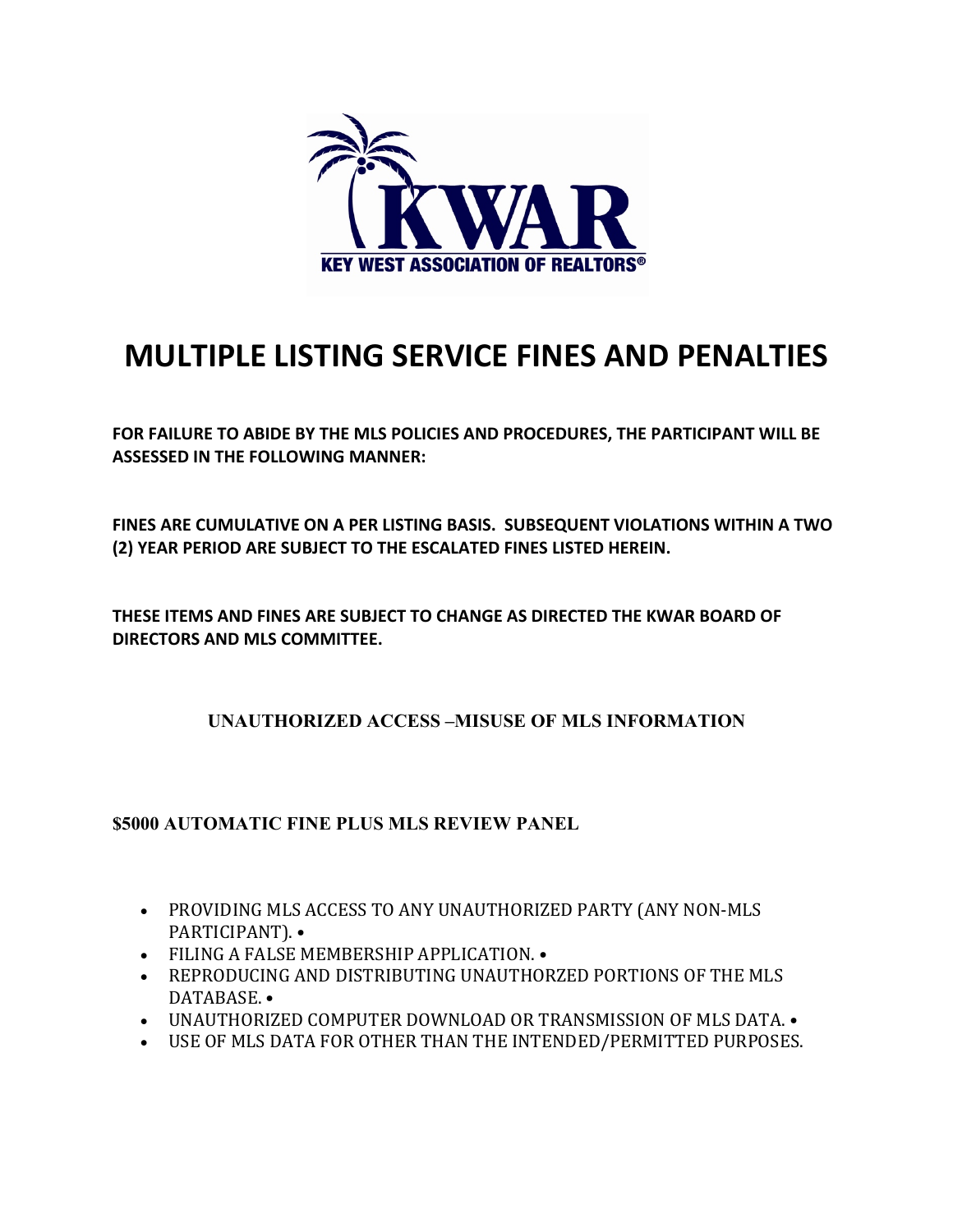## **DATA INTEGRITY – MANIPULATION OF MLS CONTENT**

#### • 1<sup>ST</sup> VIOLATION: Automatic \$100 FINE

- FAILURE TO PROPERLY SPECIFY OR INTENTIONAL MANIPULATION OF LISTING LOCATION INFORMATION, INCLUDING BUT NOT LIMITED TO:
- PROPERTY TYPE
- CITY
- ADDRESS
- MLS NEIGHBORHOOD
- MLS AREA
- MLS MAP
- ALTERNATE KEY NUMBER, LEGAL DESCRIPTION, PARCEL ID NUMBER
- 5 DIGIT ZIP CODE

#### **2ND VIOLATION: \$250.00**

### **3RD VIOLATION: \$500.00 PLUS MLS REVIEW PANEL**

## **ENTERING LISTING AND REPORTING CHANGES BY DEADLINE**

#### 1<sup>ST</sup> VIOLATION: \$500 Correct within 2 Business Days

- FAILURE TO MAINTAIN CURRENT, ACCURATE LISTING AGENT EMAIL ADDRESS.
- FAILURE TO NOTIFY THE KWAR STAFF OF TERMINATION, TRANSFER OR ADDITION OF

AN ASSOCIATE UNDER THE PARTICIPANTS LICENSE WITHIN TWO BUSINESS DAYS. 

- LISTINGS NOT ENTERED WITHIN TWO BUSINESS DAYS OF LISTING START DATE.
- LISTING STATUS CHANGES NOT REPORTED WITH TWO BUSINESS DAYS.
- FAILURE TO ENTER INFORMATION IN A REOURED DATA FIELD.
- FAILURE TO PROVIDE DOCUMENTATION WITHIN TWO BUSINESS DAYS REQUESTED BY THE KWAR STAFF.

### **2ND VIOLATION: \$750**

### **3RD VIOLATION: \$1500 PLUS MLS REVIEW PANEL**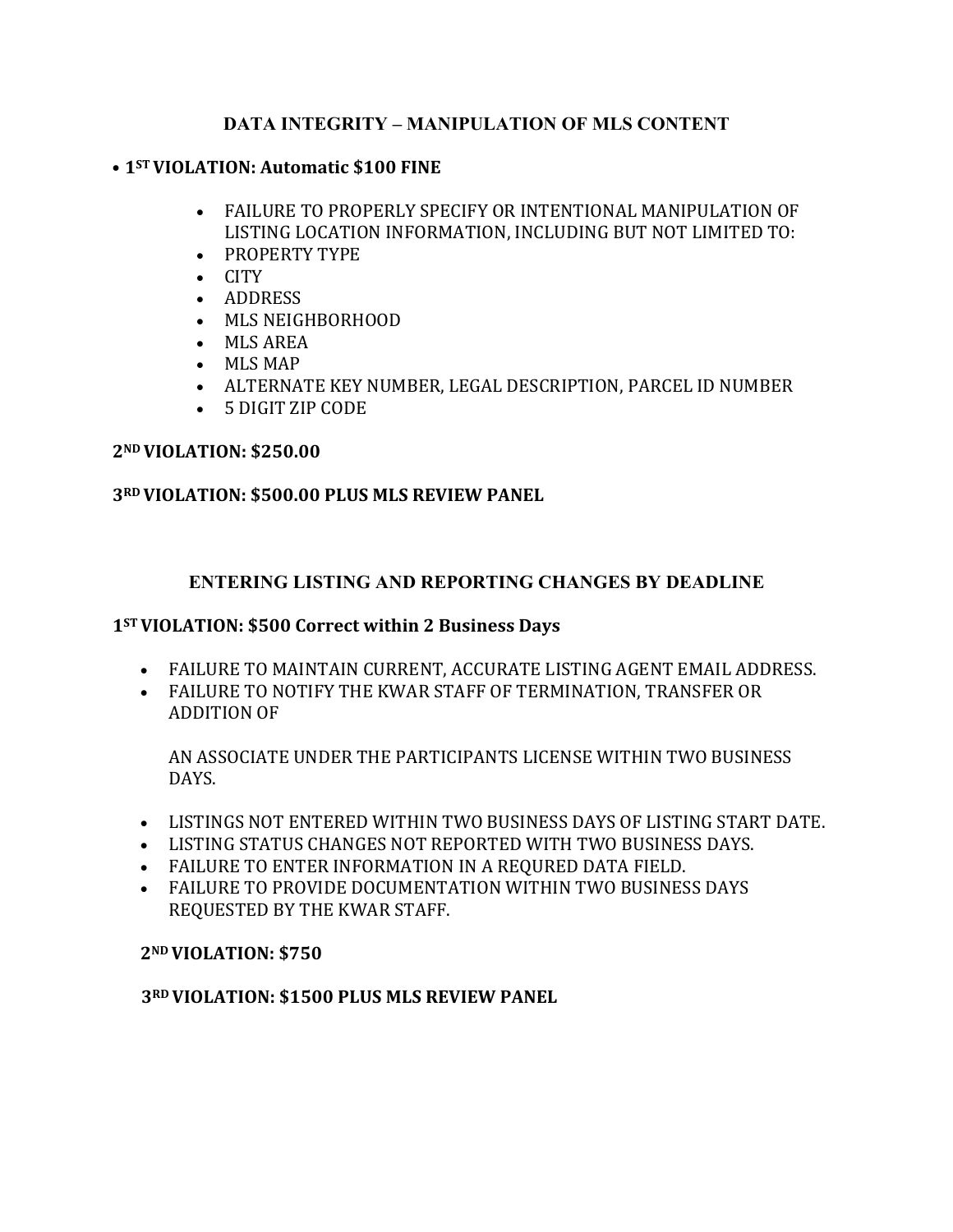## **DATA INTEGRITY**

## **1ST VIOLATION Automatic \$500**

- POSTING A LISTING ON MLS WITHOUT HAVING A SIGNED LISTING AGREEMENT.
- OFF MARKET/POCKET LISTING WITHHOLDING A VALID LISTING OUT OF MLS WITHOUT SIGNED SELLER OPT-OUT FORM.
- PLACING URLs, SHOWING INSTRUCTIONS, OPEN HOUSES, ACCESS CODES, LOCKBOX COMBINATIONS, COMMISSION/BONUS INFORMATION OR CONTACT INFORMATION IN THE CONSUMER REMARKS, OR INTERNET REMARKS. THIS INCLUDES BUT IS NOT LIMITED TO NAMES, PHONE NUMBERS, EMAIL ADDRESSES OR WEBSITES.
- NO PHOTO. MINIMUM THREE PHOTOS (REPRESENTATIVE OF THE FRONT OF THE PROPERTY AND AT LEAST TWO INTERIOR IS REQUIRED. ALL PHOTOS MUST BE SPECIFIC TO THE PROPERTY).
- AGENT SOLICITATION/RECRUITMENT IN ANY MLS INTERGRATED SERVICE.
- ENTERING INCORRECT SELLING AGENT OR SALE PRICE INFORMATION WHEN CLOSING A LISTING.
- FAILURE TO PAY ASSESSED MLS FINES.
- ENTERING A DUPLICATE LISTING UNDER THE SAME PROPERTY TYPE.
- NOT HAVING KWAR STAFF **DELETE** DUPLICATE LISTING BEFORE CLOSING
- ENTRY OF INACCURATE OR NON-TEXT INFORMATION (I.E WATERMARKS, LOGOS) ANYWHERE IN THE LISTING.
- USE OF ANY DATA FIELDS FOR A PURPOSE OTHER THAN ITS INTENDED USE.
- USE OR REUSE OF ANY PHOTOGRAPH WITHOUT THE PROPER AUTHORIZATION.
- INAPPROPRIATE/INACCURRATE PHOTOS, VIRTUAL TOURS AND VIDEOS.
- PHOTOS, VIRTUAL TOURS AND VIDEO IMAGES CONTAINING TEXT OR EMBEDDED LINKS.
- BRANDED SLIDE SHOWS, VIRTUAL TOURS OR VIDEOS (AGENT, OFFICE OR COMPANY INFORMATION). VT MUST CONTAIN THE LETTERS "MLS" OR "UNBRANDED," OR "NON- BRANDED" IN URL.
- INACCURATE OR OUTDATED FEES (I.E MAINTENANCE FEE/HOA FEE/TOTAL FEES).
- FAILURE TO DISCLOSE VARIABLE/DUAL RATE COMMISSISSION
- CANCEL AND RELIST SAME PROPERTY IN LESS THAN 30 DAYS